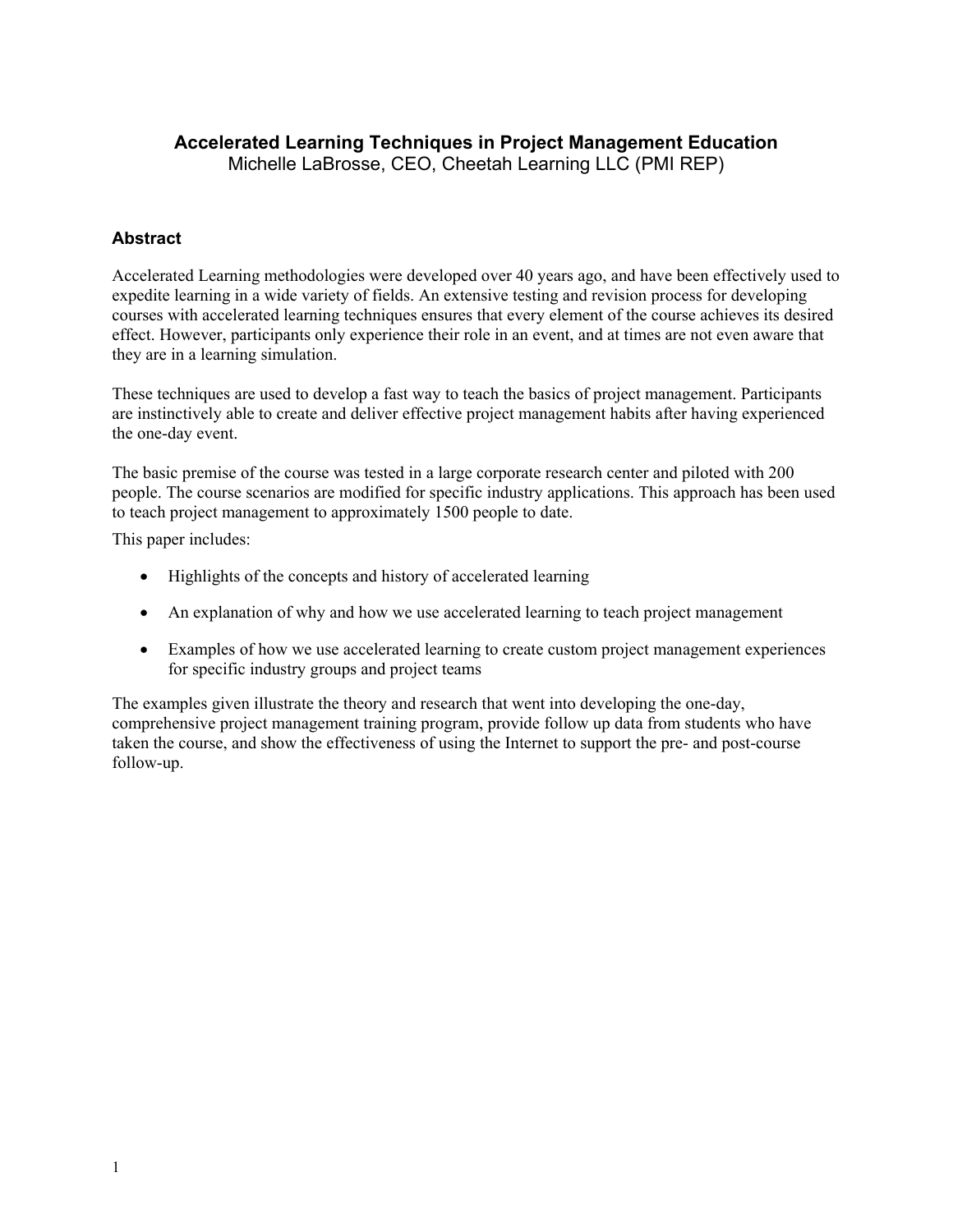# **Introduction: An Accelerated World**

In an information-driven world, moving quickly in business is vital. Pundits speak of an Internet year taking only one month. Others have declared that what used to take a decade can now be accomplished in a year. Business professionals need a simple approach for launching their ideas, initiatives, and projects. They need one consistent way to launch projects so that they can spend their time getting their work done, rather than taking the time to customize each project, with each team member planning a unique way of how to get that work done. Teams need a project management process that enables them to think, react, and change quickly.

Accelerated Learning techniques work for today's fast paced environment. Project teams need a fast way of coming to a consensus on customer requirements, project scope, project schedules, and project budgets, with a process that is simple and reliable. Fifty percent of all product failures are attributed to poor project management. Many project teams do not adequately take the necessary steps for project management because those activities have been time consuming, and the return on the time invested is not considered. Project teams who need to quickly launch their projects can successfully use these accelerated learning techniques.

# **Creating and maintaining your success**

Simply being fast today is not enough. Businesses must also get to their target markets before the competition does, and increasing the speed at which people learn is only part of the whole picture. Maintaining the ability to immediately implement what is learned is equally critical. Creating new skills and having these skills become habits that are used instinctively are the keys to quickly responding to changing market forces. Accelerated learning provides a mechanism to ensure that what is taught is quickly learned and easy to apply. Accelerated Project Management Base Camp is the one-day course that was developed using accelerated learning techniques. It was designed to develop habits that can be used instinctively to quickly respond to new opportunities by using project management methodologies that have been proven to be extremely effective.

In the sections that follow, you'll see a brief history of accelerated learning and its benefits. You'll learn how it was applied to project management training, and what the results were based on initial research used in developing the program. You'll also get a glimpse of the subsequent applications used in a variety of industrial applications.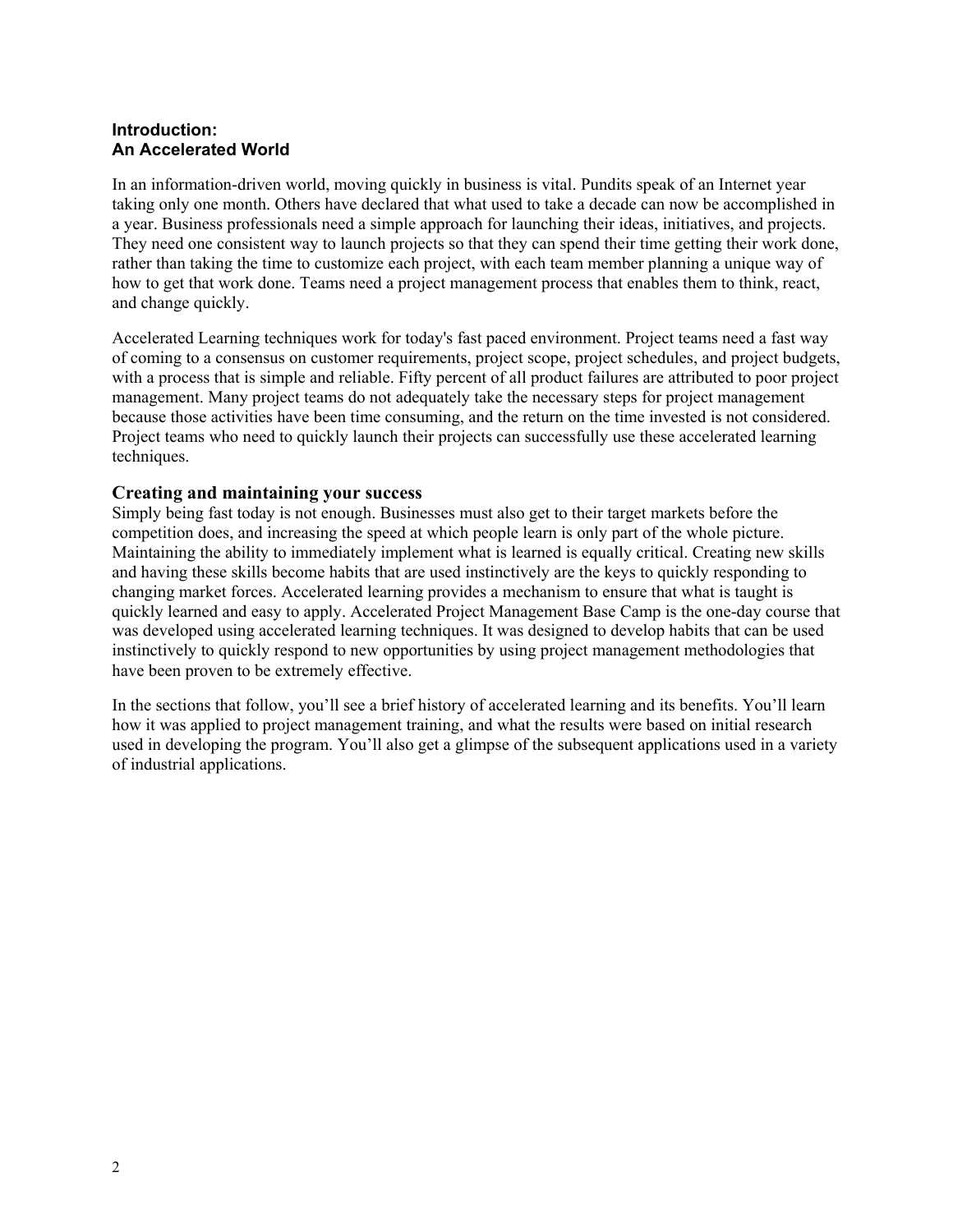# **I. What is Accelerated Learning?**

Accelerated learning is a proven way to teach people new skills....

- in a way that will improve their retention and their ability to apply the new knowledge.
- so they can quickly use what they've learned.
- to benefit their projects, and ultimately, their customers.

Accelerated learning techniques were pioneered over 40 years ago in the teaching of foreign languages. They have since been applied to a wide variety of fields in business and in academia. The military has used accelerated learning to rapidly train people in a variety of areas.

These techniques use a combination of teaching principles to make the learner comfortable, and creating an environment where participation leads to learning, almost without any conscious effort on the learner's part. Actually, an accelerated learning program is conducted as if the participants are playing a game, and not actively engaged in a typical learning event.

There is a lengthy testing and revision process of courses developed with accelerated learning methods to make sure that every technique that is used achieves the desired learning outcomes for the participants. The environment is tightly scripted in courses using accelerated learning to ensure that participants leave with a high level of competency.

# **II. A Simple, Accelerated Approach**

The one-day project management course teaches a simple process, which some call project management "lite" or "just enough" project management. With this simplified, accelerated approach, project teams can easily develop:

- Better teaming relationships due to a shared understanding of how to get things done.
- Better distribution of work among team members' work by an understanding of what it is going to take to create specific deliverables.
- The right team by having the right people working on the right tasks, based on their skills.
- A documented agreement between the team members and the project sponsor on the scope of the project, and a mechanism for adjusting the project based on changing requirements.
- A better understanding of the resources necessary to accomplish the tasks in order to create the deliverable, thus preventing cost overruns and slipped deadlines.
- Coordination between other projects on sharing joint resources.

The project management launch methodology taught in Project Management Base Camp was developed over a 15-year period, by carrying out project launch and project disaster recovery facilitation. This experience helped to define the accelerated learning principles that eventually led to the creation of this one-day course. The course uses a technique adopted from process mapping facilitation to quickly help the project teams come to consensus on:

- Customers' needs and acceptance criteria
- Business case for pursuing a project
- Teaming protocols
- Deliverables
- Processes needed to create deliverables
- Conflicts facing a project
- Significant milestones of the projects and the reviews necessary
- Risks facing the completion of deliverables
- Timing of deliverables' completion
- Dependencies of the respective deliverables
- Tasks needed to complete deliverables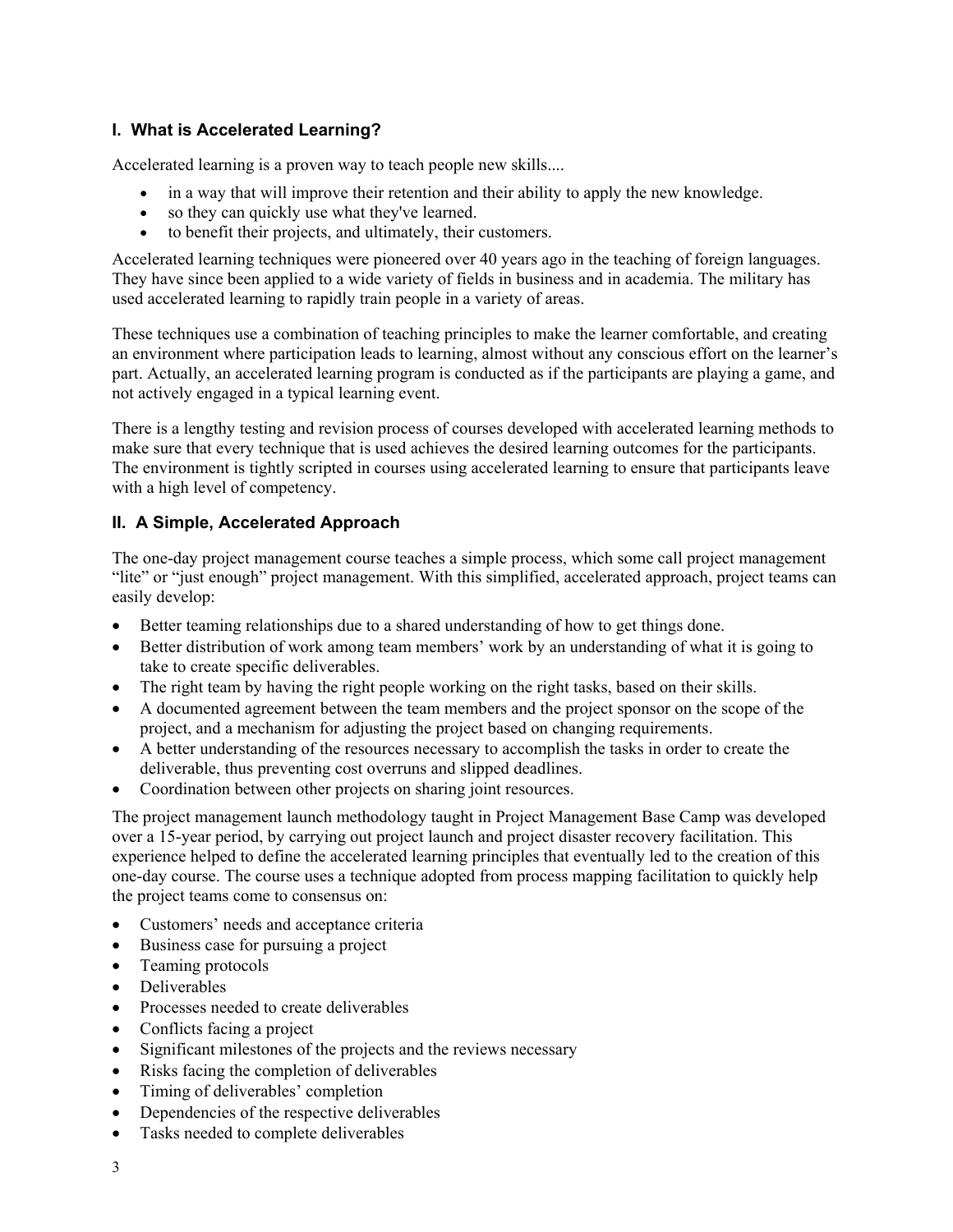• Resources (labor and budget) needed to produce deliverables.

# **III. Accelerated Learning Framework**

To teach this approach, techniques were adopted from accelerated learning augmented with Gardner's work on multiple intelligences. Exhibit one shows the mind map of the approaches used to develop an accelerated learning framework for teaching project management.



There are three main elements of this accelerated learning framework:

- 1. Keeping people safe (based on Maslow's hierarchy of needs)
- 2. Focusing on improving retention
- 3. Having multiple learning modes for people to grasp the concepts

# **1. Keeping People Safe**

The key to success with accelerated learning is in the participation that leads to self-discovery of the basic project management learning objectives. However, the simulations created to accelerate learning push the boundaries for many people. In order to be psychologically prepared to participate, the course is structured to ensure that the participants' basic needs are met.

As outlined in Maslow's hierarchy of needs, people need to have their basic needs met in order to reach higher levels of self-actualization. This hierarchy is used in structuring the course so that people can reach the optimal state of self-actualization through self-discovery. The following section lists each of the hierarchical needs, along with examples of how each need is addressed in the construction of the project management course.

# **Physiological Needs**

The first need identified in the hierarchy in Maslow's book "Motivation and Personality" is fundamental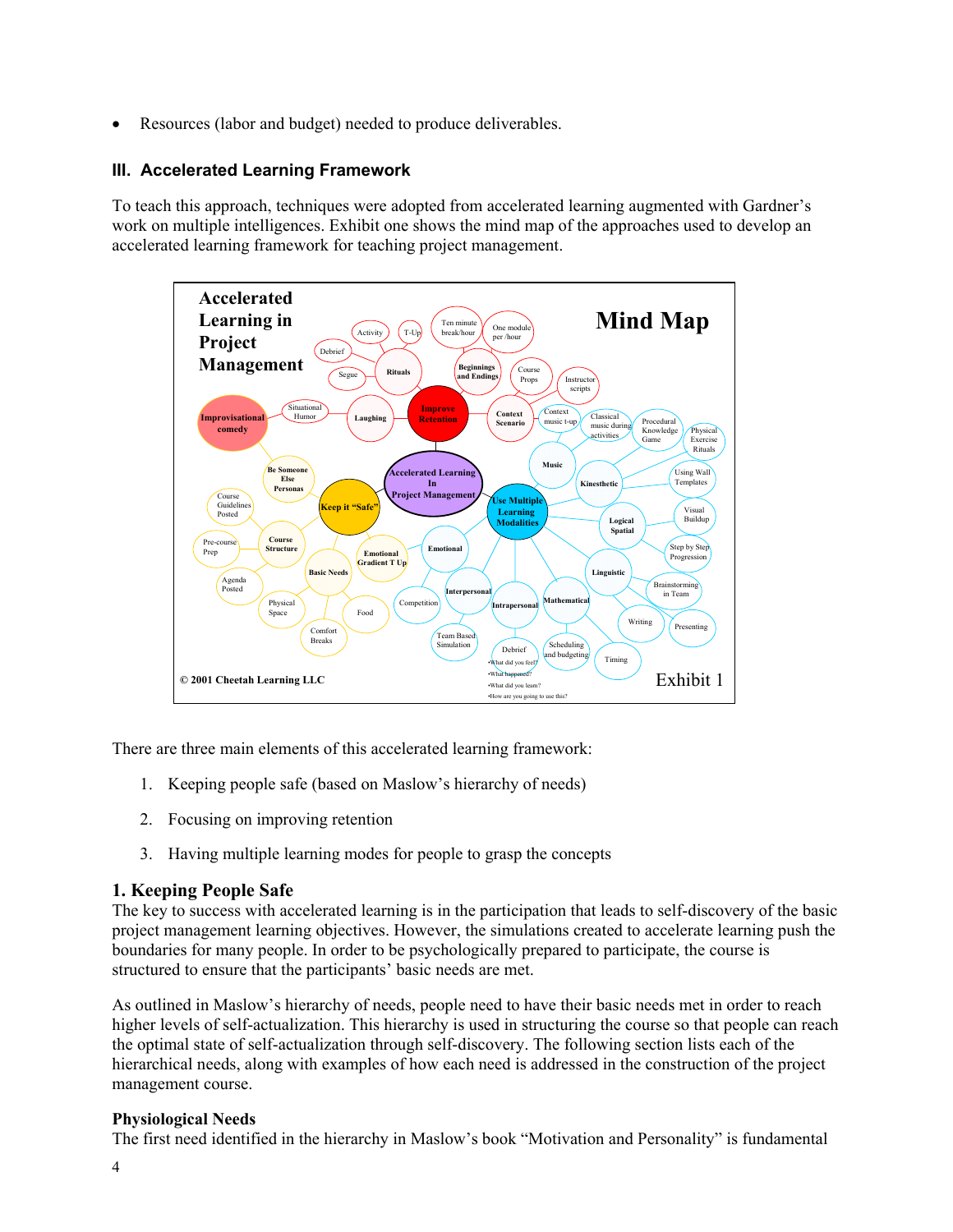physiology - food, water, oxygen, etc. In other words, anything that the physical organism needs to survive involving very fundamental life or death needs. In the course, food is provided throughout the day, comfort breaks are taken every hour, care is taken to make sure that the physical space is comfortable, and it is recommended that participants prepare for the course ahead of time by getting adequate rest.

#### **Safety Needs**

The second of Maslow's hierarchical needs is safety. According to Maslow "If the physiological needs are relatively well gratified, there then emerges a new set of needs, which we may categorize roughly as the safety needs, (security; stability; dependency; protection; freedom from fear, anxiety, and chaos; need for structure, order, law, and limits; strength in the protector; and so on)."

The course structure is explained in the pre-course preparations, with several props used for continual referral regarding the structure. Additionally, an emotional "tee-up" for every new activity is used to ensure that, gradually, people feel psychologically ready to participate in the upcoming activity. All this is done to make certain that the participants' second need for safety is met prior to moving forward.

#### **Belonging Needs**

The third of Maslow's hierarchical needs is for belonging and love. According to Maslow "If both the physiological and the safety needs are fairly well gratified, there will emerge the love and affection and belongingness needs, and the whole cycle already described will repeat itself with this new center. The love needs involve giving and receiving affection. When they are unsatisfied, a person will feel keenly the absence of friends, mate, or children. Such a person will hunger for relations with people in general  $\sim$  for a place in the group or family  $\sim$  and will strive with great intensity to achieve this goal. Attaining such a place will matter more than anything else in the world and he or she may even forget that once, when hunger was foremost, love seemed unreal, unnecessary, and unimportant. Now the pangs of loneliness, ostracism, rejection, friendlessness, and rootless ness are preeminent."

In order to address the need for belonging, the participants are in teams for the entire day. To create an affinity for their team, participants compete with the other teams. Also, very early in the day, participants select personas that are part of the simulation. These personas have quirky personality traits, which are developed based on personality types for the industry in which the participants are working. Personas help to create an environment where the participants can make up a number of shared jokes about their characters. Situational and shared humor further helps the participants to feel an affiliation to their team and to increase their sense of belonging.

### **Esteem Needs**

The fourth of Maslow's hierarchical needs is esteem. According to Maslow "All people in our society (with a few pathological exceptions) have a need or desire for a stable, firmly based, usually high evaluation of themselves, for self-respect or self-esteem, and for the esteem of others. These needs may therefore be classified into two subsidiary sets**.** These are, *first,* the desire for strength, achievement, adequacy, mastery and competence, confidence in the face of the world, and independence and freedom. *Second,* we have what we may call the desire for reputation or prestige **(**defining it as respect or esteem from other people), status, fame and glory, dominance, recognition, attention, importance, dignity, or appreciation.

"Satisfaction of the self-esteem need leads to feelings of self-confidence, worth, strength, capability, and adequacy, of being useful and necessary in the world. But thwarting of these needs produces feelings of inferiority, of weakness, and of helplessness.

"The most stable and therefore most healthy self-esteem is based on *deserved* respect from others rather than on external fame or celebrity and unwarranted adulation."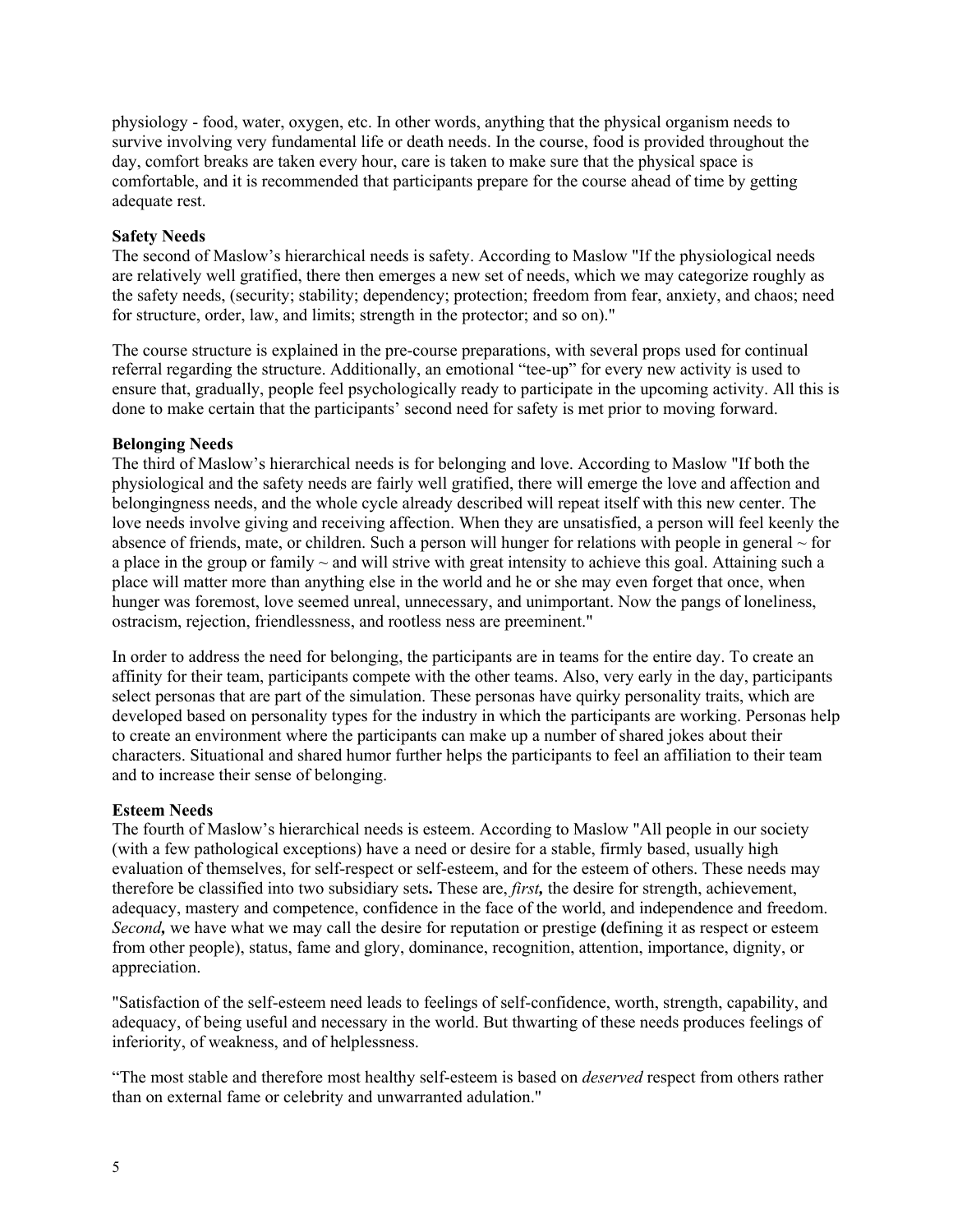The course structure does several things to meet this need for esteem. During the pre-course preparations, part of the process of the course is to find out what each participants' perception is regarding how well they do with project management, and what they would like to improve. Their esteem need is therefore met as a pre-requisite to the class.

The second element to meet the esteem need lies in the personas the participants select as part of being engaged in the simulation. The persona aspect of the course is introduced by finding out where each participant's expertise lies in their particular field. They will then build off this expertise to develop an expertise in project management.

One of the premises of accelerated learning is that being an expert is a self-fulfilling prophecy. Therefore, the personas are constructed to take in some element of an expert in project management.

The last element to meet the esteem need is used to help people ground themselves in their true expertise throughout the course. This further develops participants' self-esteem so that they are more open to selfdiscovering project management concepts that may be new to them. Exhibit two shows a model called the awareness vs. knowledge grid. As noted in Maslow's last quote, stable esteem is based on deserved respect rather than on unwarranted adulation. Many people unwittingly think there is absolutely nothing to project management, and because they have achieved a level of respect and mastery in one field they deserve the respect in the project management arena as well – even though they may not have demonstrated consistent competence in this arena.

Many people are unconsciously incompetent. They are not aware of what they don't know, with respect to project management (see quadrant three in Exhibit two). Likewise, there are many people who are also unconsciously competent - they aren't aware that they know much about project management (see quadrant four in Exhibit two).

People operating in quadrants three and four of Exhibit two are not operating in stable self-esteem. Through participating in the course simulation, they move up to quadrants one and two. They discover both areas where they have mastery and areas where they find they need to learn more.

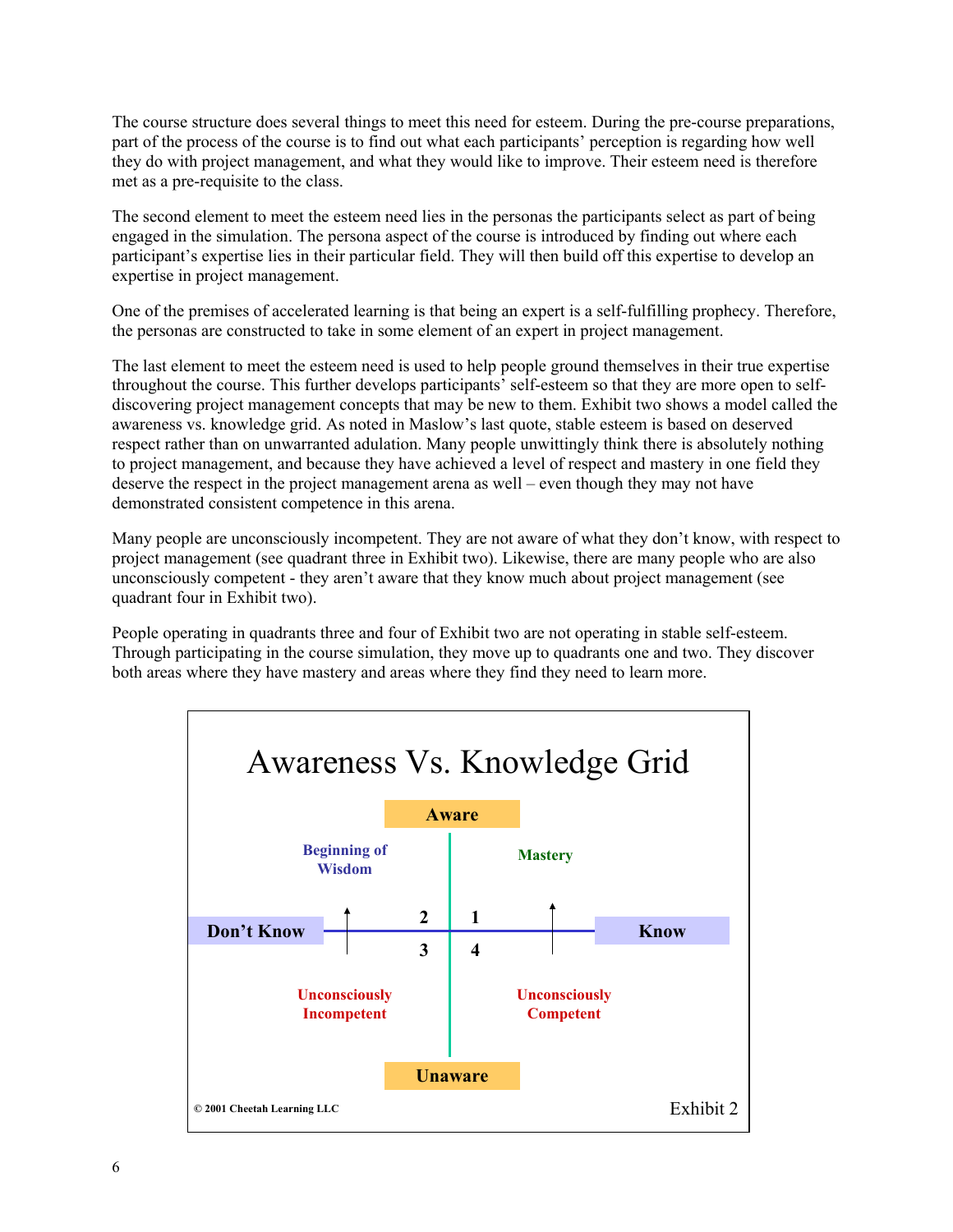### **Self-Actualization Needs**

The last need in Maslow's hierarchy is self-actualization. According to Maslow "Even if all these needs are satisfied, we may still often (if not always) expect that a new discontent and restlessness will soon develop, unless the individual is doing what *he* or *she*, individually, is fitted for. Musicians must make music, artists must paint, poets must write if they are to be ultimately at peace with themselves. What humans *can* be, they *must* be. They must be true to their own nature. This need we may call selfactualization."

We use this last need in the premise of learning. When people are learning, they are in a mode of discovery. Self-discovery lends itself to the highest level of learning – when people are self-actualizing their innate growth. By meeting the earlier needs with the course structure and the simulation, people are open to self-discovery, and the pace of their learning is accelerated.

### **2. Improving Retention**

When constructing a course using accelerated learning techniques, there are a number of elements that are implemented to improve retention. Exhibit one shows the four main areas where we use the course structure to improve retention.

The first area is with creating the course scenario. People remember by making associations to what they already know. Creating metaphors develops strong associations from new concepts to "old themes." In creating project management simulations to teach project management for specific industries, great care is taken to develop the scenario of the simulation. The first criteria for the simulation scenario is that the simulation needs to be close enough to the teams' day to day projects, but is still far out enough so that the team won't get caught up in the technical nuances of setting up the project. The scenarios are also developed to stimulate humor among the project teams, since laughing has been proven to be a very strong mnemonic.

The other two elements used to improve retention involve the way the whole day is structured. Participants remember the most at the beginning and endings of sections. Therefore, the course is arranged in eight, one-hour long modules. Within those hour-long modules there are four "rituals" that occur. The rituals in and of themselves improve retention, but also add to the first element, the beginnings and endings phenomena.

Each module has a "Tee-Up". This is where the participants are engaged in a question and answer session, used to establish their preparedness for the module's activities. Once all the participants are prepared to participate in the module's activity, they are given instructions for the activity and allowed to work through the activity as a group. When they are finished with the activity, they go through a debriefing period where they answer questions about their discoveries during the activity, individually and as a team.

The last ritual of every module is the "segue", where the current module is briefly linked to the next module and the participants are given a time for a Q&A period and a break.

### **A Note about Improvisational Comedy**

While developing this accelerated learning framework to teach project management, an ancillary effect of the approach was that it created an environment where improvisational comedy was the norm among the participants. At first it was presumed that the early participants were, by their nature, funny. As more and more groups participated, however, it was obvious that the course structure stimulated the improvisational comedy. It worked to improve retention, since laughing is a strong mnemonic and people laugh the most at their own jokes. It also worked to increase the participants' feeling of belonging. It was an accidental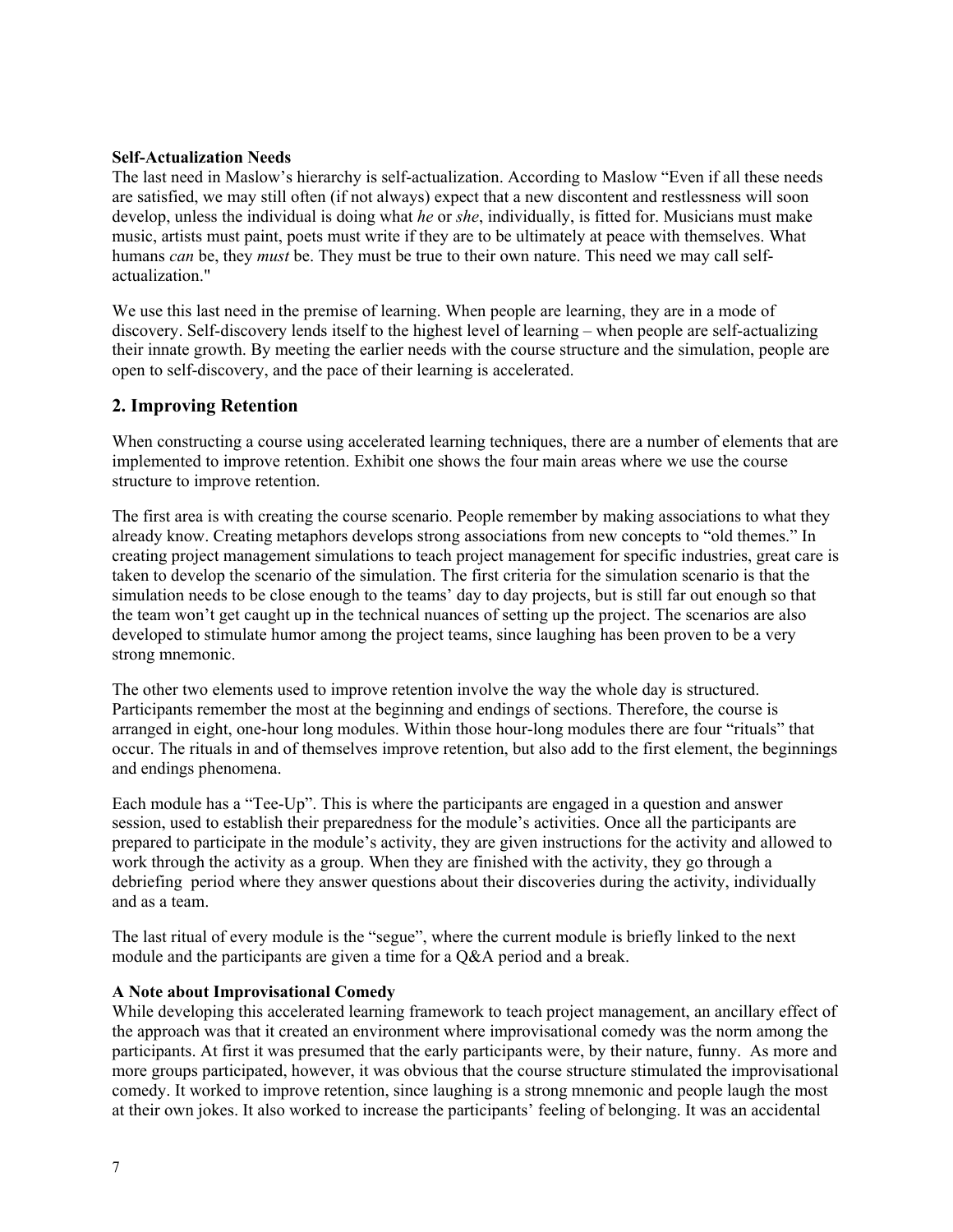by-product of the accelerated learning framework for teaching project management, and not an initial conscious creation.

# **3. Using Multiple Learning Modes**

The framework of this course was designed for people to be able to use self-discovery methods to learn project management concepts through many different techniques. The premise of Gardner's work on Multiple Intelligences is that all people can learn from different intelligence domains, but some have an easier time learning, or are more dominant in, one intelligence over another. This course was developed with the idea that there are opportunities to learn the project management concepts from many intelligence domains. Exhibit one shows the multiple learning modalities used in the accelerated framework for teaching project management. Many of the elements here also tie into accelerated learning theory.

### **Musical**

The first learning module listed on the mind map in Exhibit one is musical. This module also addresses one of the premises of accelerated learning – classical, baroque, and romantic music can stimulate different aspects of the brain and make it easier to learn new concepts. Various classical, baroque, and romantic musical selections are played during the activities throughout the course. Each piece is selected based on the type of activity and the level of engagement of the participants.

Music is also used to ground people in the rituals with the course. During the breaks, theme music that is related to the simulation scenario is played. Starting the theme music signifies the ending of the "structured" learning and the beginning of the break. Stopping the theme music signifies the end of break and the beginning of the next module.

# **Kinesthetic**

People learn by participating in hands-on manipulative activities. The course starts out with a ball game to teach the concept of procedural knowledge and how to create solid project management "instincts." The game gets everyone moving and realizing that there will be a large kinesthetic component to learning the material.

Additionally, the teams record all their agreements on the wall. As the course progresses, participants move between their team space, the wall, and their team table. They create their project plans, carry out risk assessment and quantification, scheduling, and budgeting with a series of kinesthetic activities on their wall templates.

The last element of kinesthetic learning happens at the ending of the breaks. Part of the break ritual includes stretching exercises that the participants lead themselves. The stretching exercises give an opportunity to rejuvenate and relax – a critical element of accelerated learning.

# **Logical and Spatial**

The course uses a color–coded system with post-its, which the project team participants use to build up their project plans and schedules. A logical progression for how the participants use their color-coded post-its is used, and by the time the scheduling module is done they can see the clear step-by-step progression of how to launch a project. This discovery becomes an immediate "A-ha!" for the participants, and brings alive the project management concepts they self-discover by participating in the simulation.

# **Linguistic**

People learn by communicating. In this course, linguistic learning happens through writing, brainstorming in teams, and in presenting the team's work to the other teams. Each team participant is involved in the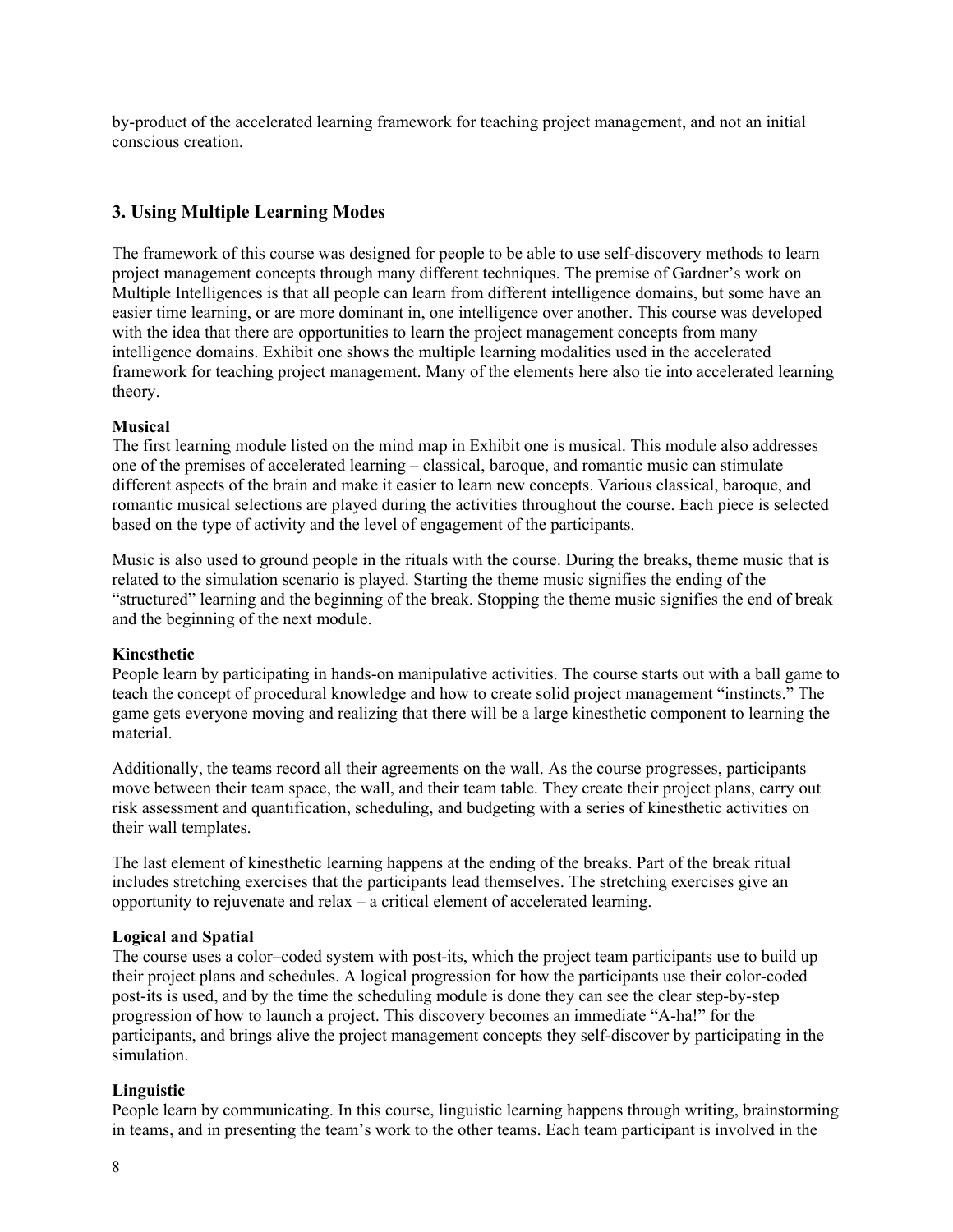writing and the brainstorming, and they self-select the level of presentation participation. This leaves ample opportunity for a presentation by all those who are inclined to participate in learning through the linguistic realm.

### **Mathematical**

People who learn through mathematical expression get cued into the learning objectives by the way the course is structured. Every activity, and each break in the course, is timed. Participants who are mathematically oriented learn many of the fundamental team dynamic concepts because of this timing. They are motivated towards completing the task at hand through effectively working with their teammates, because of the focus on the timing measurement. This heightens their awareness of the task at hand, the importance of sharing team leadership roles, engaging in positive conflict resolution steps, and of setting appropriate team guidelines. Additionally, learning through mathematical expression is an aspect of estimating budget issues and in manipulating the schedules based on the dependencies involved.

### **Intrapersonal**

The intrapersonal mode of learning is represented by how well someone understands him or herself. At the end of every module, there is a debriefing of the activity in that module. Adults learn and retain what they learned by reflecting on what they experienced. Participants are asked to reflect on four questions as part of that debrief:

- 1. What did you feel doing the activity? (When you associate a learning experience to an emotion, it improves the retention of the learning experience).
- 2. What happened when you did the activity?
- 3. What did you learn doing the activity?
- 4. How are you going to use this?

#### **Interpersonal**

People learn through their participation with other people. In this course, participants are involved in a team-based simulation the entire day, so that they can take advantage of interpersonal learning.

### **Emotional**

We are all emotional beings, and emotions can either stimulate or block learning. One of the strongest emotional catalysts for learning is competition. In this course, teams are competing with one another based on timing of the activities, coming back on time from the breaks, and with an end of the class simulation of executing their project plans. This competition element keeps people focused on participating in the simulation - if not for themselves, then for their teammates. It has been found that people will do the right thing because they want to protect their teammates, rather than because it's the right thing for them to do. This finding is also used to stimulate motivation through competition among the teams.

### **Conclusion: A Successful Transition from Classroom to Workplace**

While there is a great deal of background work that goes into crafting an accelerated learning project management simulation, this work is not obvious to the participants. Feedback received from a number of former course participants showed they were surprised to find that they had so much fun during the course, and they were amazed at how much they learned. Participants of the course report back that it is easy to implement what they have learned and adapt that into their work environments, on projects within their circle of influence.

Since participants have password-protected access to downloadable customized project management templates on the course website, it is also noted that 90% of course participants access the templates for later use. This approach to teaching project management is unconventional from the standard classroom approaches used today. However, it has been proven highly effective for a wide spectrum audience people from a wide variety of backgrounds and experience levels.